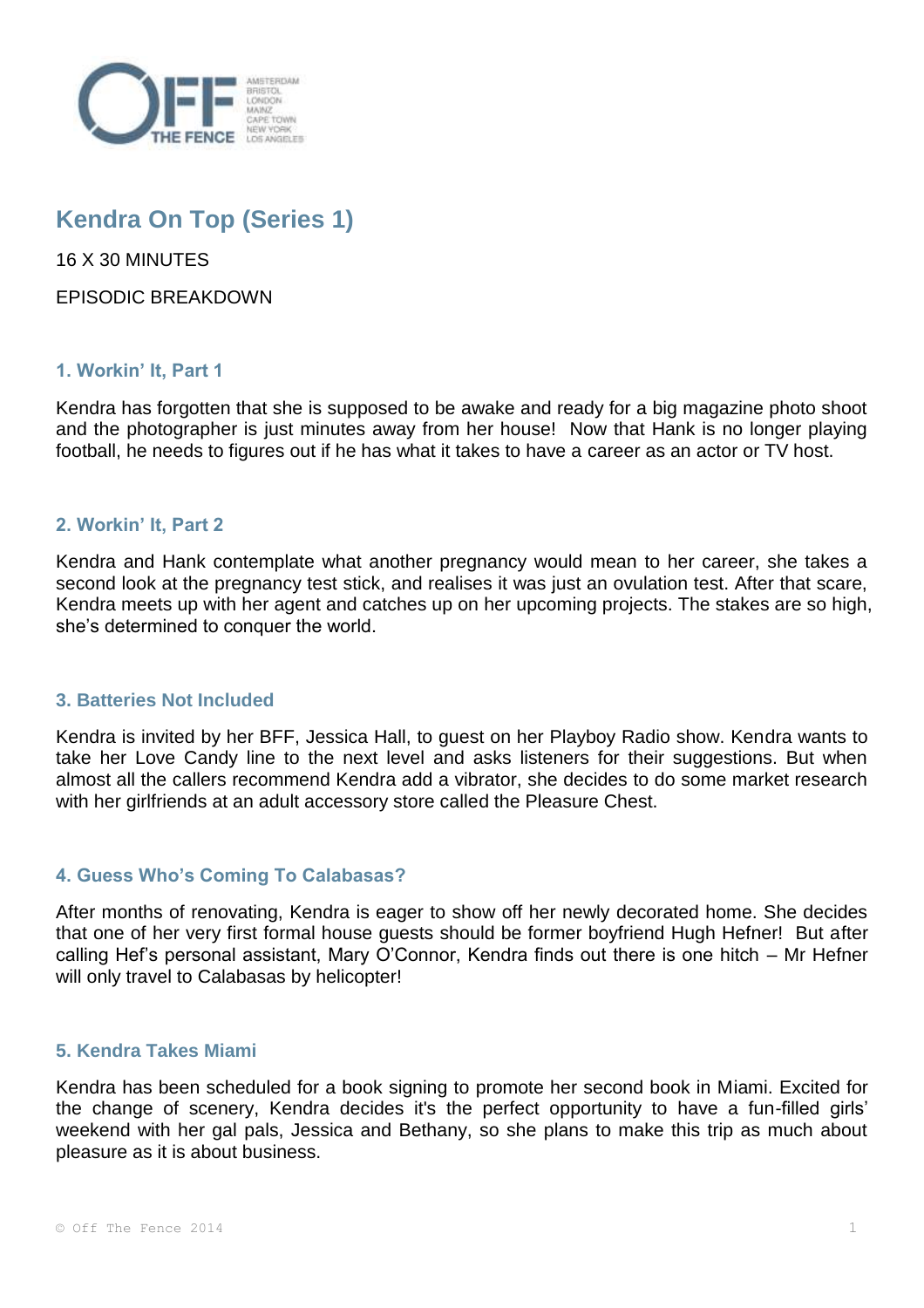#### **6. Kendra Goes Back To School**

Kendra thinks it's time for Little Hank to go to preschool. She sets up two preschool interviews but then finds out Hank will be unable to attend because he has a shoot for a movie. Kendra is nervous to go alone, especially after her friend, Bethany, tells her these preschool interviews can be as much about the parents as they are about the children.

## **7. Fore Play**

Hank is hosting the first annual Hank Baskett Classic – his own celebrity-studded golf scramble. Held at the palatial Trump National Golf Club in Los Angeles, the event is also in honor of his dad, Hank Sr, who has been battling the disease for the past year. Kendra really wants to find a great gift to honor her hard working husband.

#### **8. A Star is Born**

The Basketts are invited to a Hollywood premiere, but when Little Hank steals the show on the red carpet, Kendra begins to wonder if he could be a movie star himself. After some discussion, Kendra and Hank ask their agent Kira for help in setting up a meeting with a kids' talent agency.

#### **9. New York Kendra**

Kendra gets a call from her publicist asking her to do a high profile photoshoot on top of the Empire State Building. She is excited to go, but Hank is reluctant to join her because he has so much going on. Kendra convinces him that they can have a good time catching up with their friends, and he can follow-up on work leads in New York.

### **10. The Empire Statement**

As Kendra prepares her publicity shoot on the Empire State Building, Hank meets with his sports agent Jim Ivler. Hank talks with Jim about some new projects he is developing, and Jim promises to support him in these new endeavours. Meanwhile, Kendra arrives atop the Empire State Building...

## **11. Nashville Or Bust**

After a week of work in New York, Kendra really misses Little Hank and wants to go home to see him and celebrate her birthday, but instead she's heading straight to Nashville to be in a music video for the LoCash Cowboys. Being a country fan, she's excited to go, but being away from her family is taking a toll on her.

## **12. LoCash Kendra**

It's 5am and a tired Kendra gets her wake up call. She's in Nashville, it's her birthday and she has a long day ahead of her on the LoCash Cowboys music video shoot. Things perk up quickly though as she rides in style out to the shoot in her very own, fully loaded tour bus. She loves it and wouldn't mind living on one.